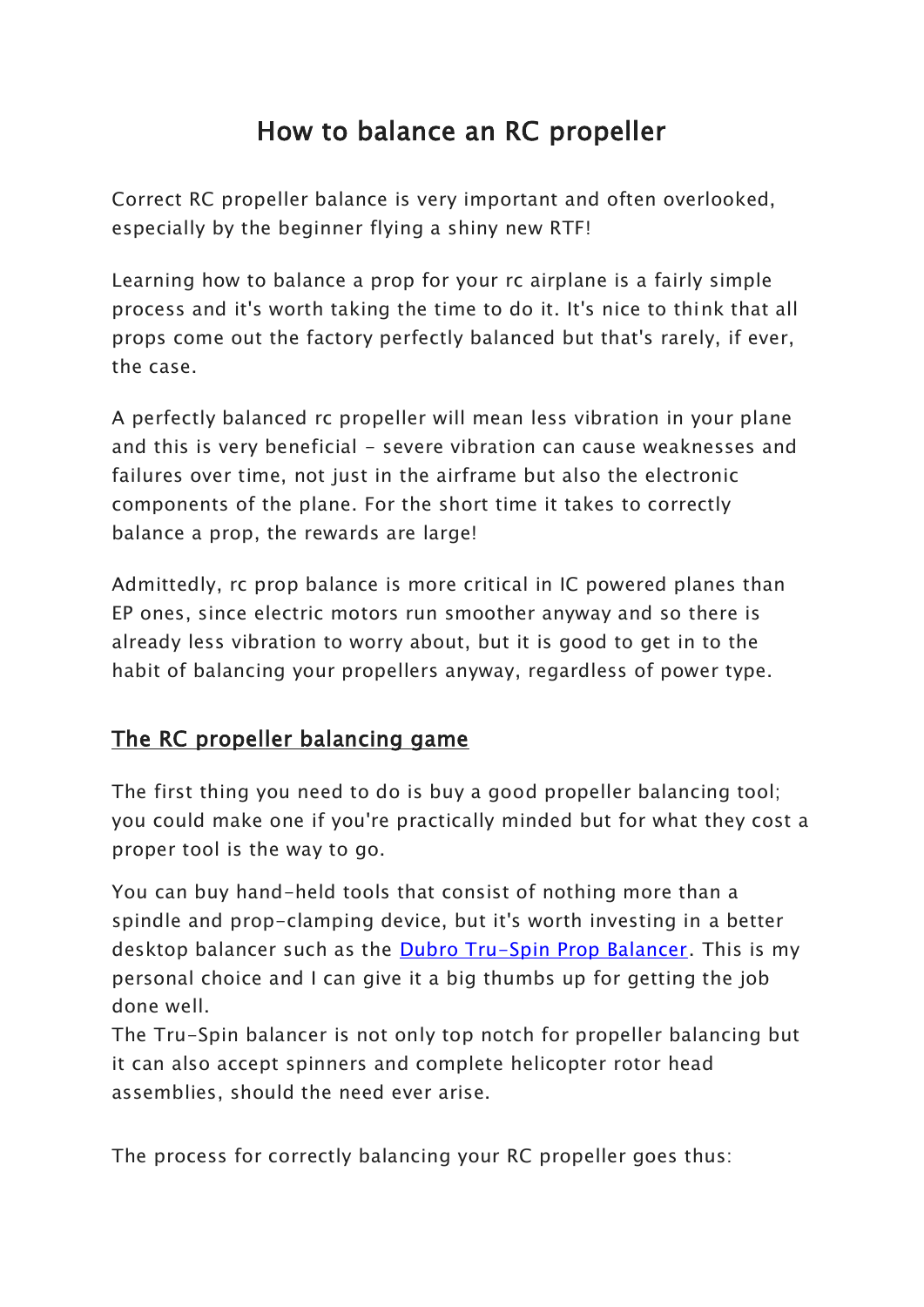#### **III<sup>c</sup>MEDIAVINE**

Step 1: Secure the prop to be balanced in the balancing tool (as per the instructions) and stand the tool somewhere where the prop can hang freely. Also, it's important that there is no air movement in the room even heavy breathing over the prop can give you a false reading. Let the prop swing freely and let it come to a natural rest. If there is a discrepancy in weight between the blades, the heavier blade will hang lower than the lighter one:



Step 2: once you've determined that there is a difference in weight between each side of the prop, there are two ways you can attack the problem...



One is to balance the hub of the prop. This

method is better for larger props (with bigger hubs) rather than your average park-flyer size propeller with hubs that are really too small to try and balance easily.

Hub balancing is done by carefully drilling very small holes (say 2mm diameter) on the lighter side of the back of the hub, and filling the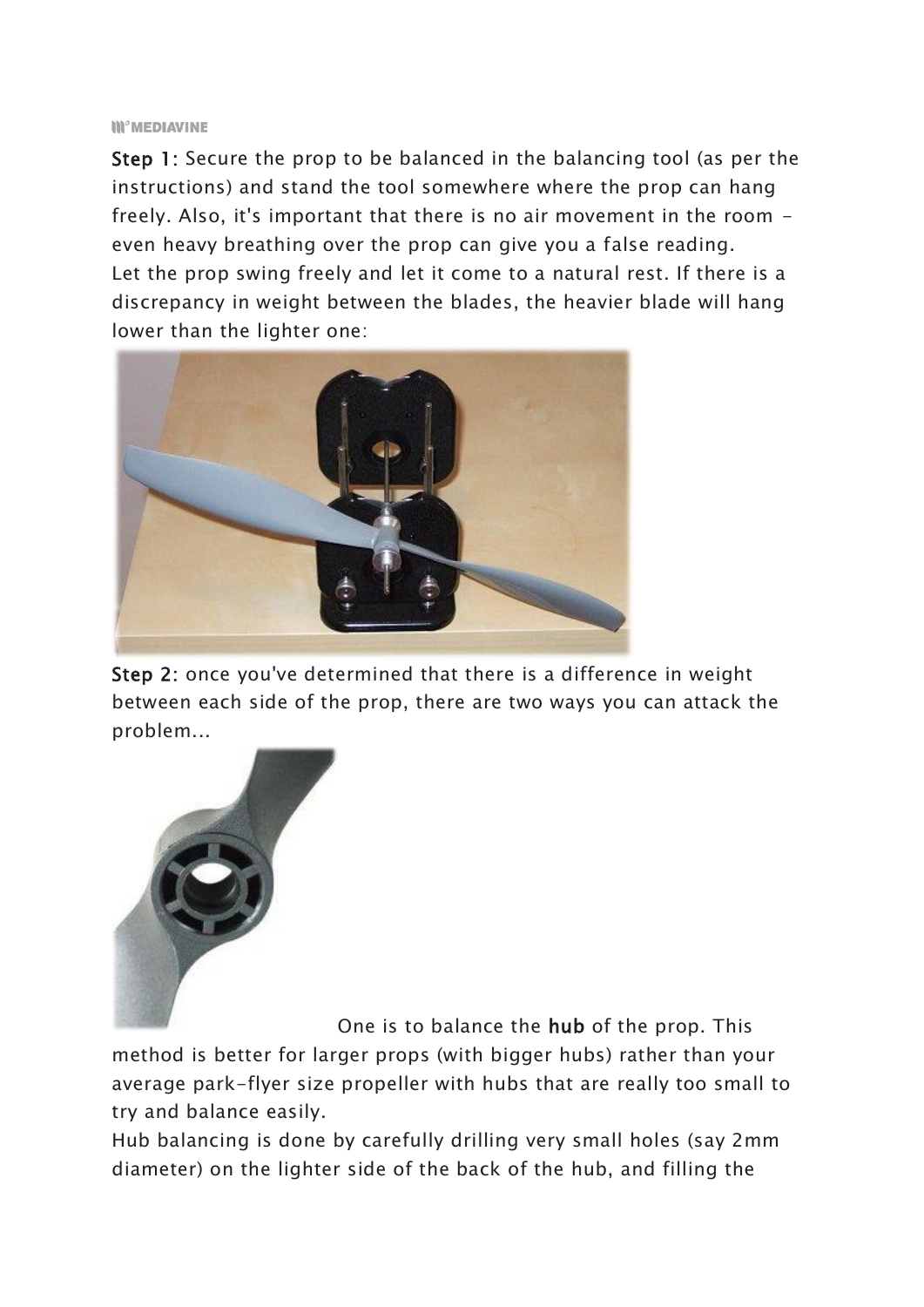holes with a liquid ballast material or small pieces of lead, or perhaps fishing shot, sealed in. Obviously the lighter side will be identified when using your prop balancer.

Drill and fill one hole at a time and try the prop on the balancing tool after each time.

With many props, especially larger diameter ones, it's quite probable that there are already holes in place (i.e. the hub is not solid, see pic.), so you can use these instead of drilling fresh ones. It's very unlikely that you'll need to fill one of these complete holes with ballast, so use only the ballast you need and fill the rest with light balsa or foam something that carries no noticeable weight.

When you've got it right, seal the ballast in place with the balsa/foam and CA glue. You can use epoxy but this will add more weight, potentially putting the prop out of balance again.

The alternative method, especially on small diameter propellers, is to leave the hub as it is and balance the blades. You can either add weight to the lighter blade, or remove weight from the heavier one.

To add weight to a lighter blade, tape can be added to the back side of the blade. This is a quick fix but you need to be aware that, with time, the tape will likely come off. But I have used this method and it's worked perfectly well at my level of flying!

An alternative is to use paint or varnish on the backside of the blade; add a coat and recheck the propeller balance, and keep adding until it's right. Be sure that you're using a suitable paint though, one meant to be used on the material that the prop is made from.

You can also paint the tips of your prop white or yellow, which gives props a good safety advantage, and add more coats of paint to the lighter tip until it balances correctly.

To remove material from a heavier blade, carefully sand away the backside of the blade, close to the hub - keep your sanding to the inner 1/3 of the blade length, as less strength is lost here. Sanding is really only effective if the imbalance between blades is minimal. If your prop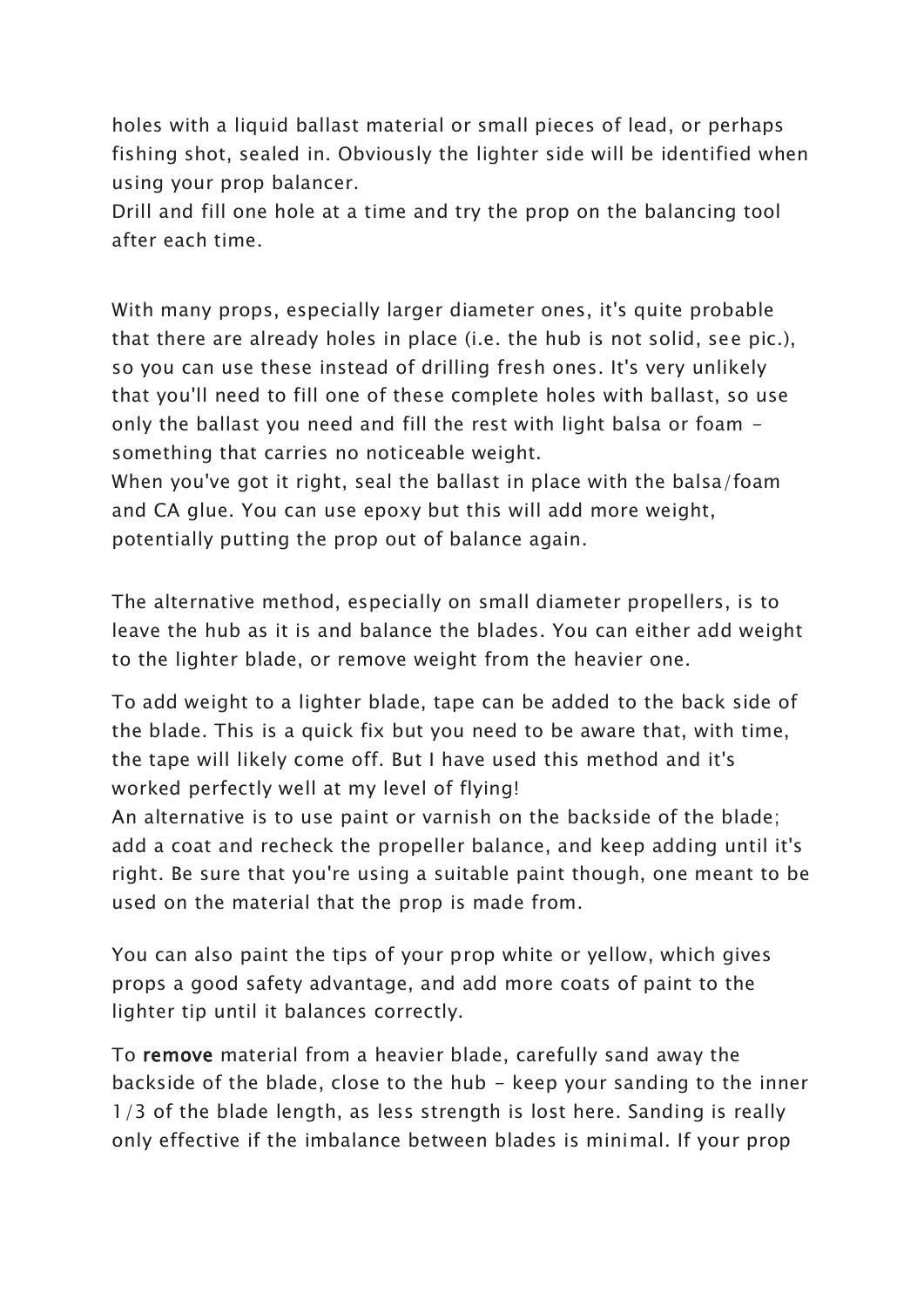is very out of balance, look at adding weight to the hub or lighter blade first.



Above left: tape has been added to the backside of the lighter blade. Right: sanding the heavier blade is the alternative option.

Step 3: keep rechecking the balance after every alteration, you'll more than likely find that very little weight needs to be added or removed to sort out the imbalance.

When the propeller balance is correct, the prop will stop rotating on the balancing tool at any position  $-$  it won't necessarily rest in the horizontal position. If it stops rotating and then moves back the other way slightly, it's still not balanced correctly.



Above: A correctly balanced prop will come to rest, at *any* position, without tipping one way or the other. Don't look for just a 3 o'clock - 9 o'clock position, as shown above.

### Other things to consider

Before you do balance a propeller, measure the distance from the inside of the hole to the tip of each blade. The distances should be equal. If there's a discrepancy between the two measurements (if there is, it shouldn't be much), carefully sand back the longer blade until both sides measure the same. Retain the original shape of the tip.